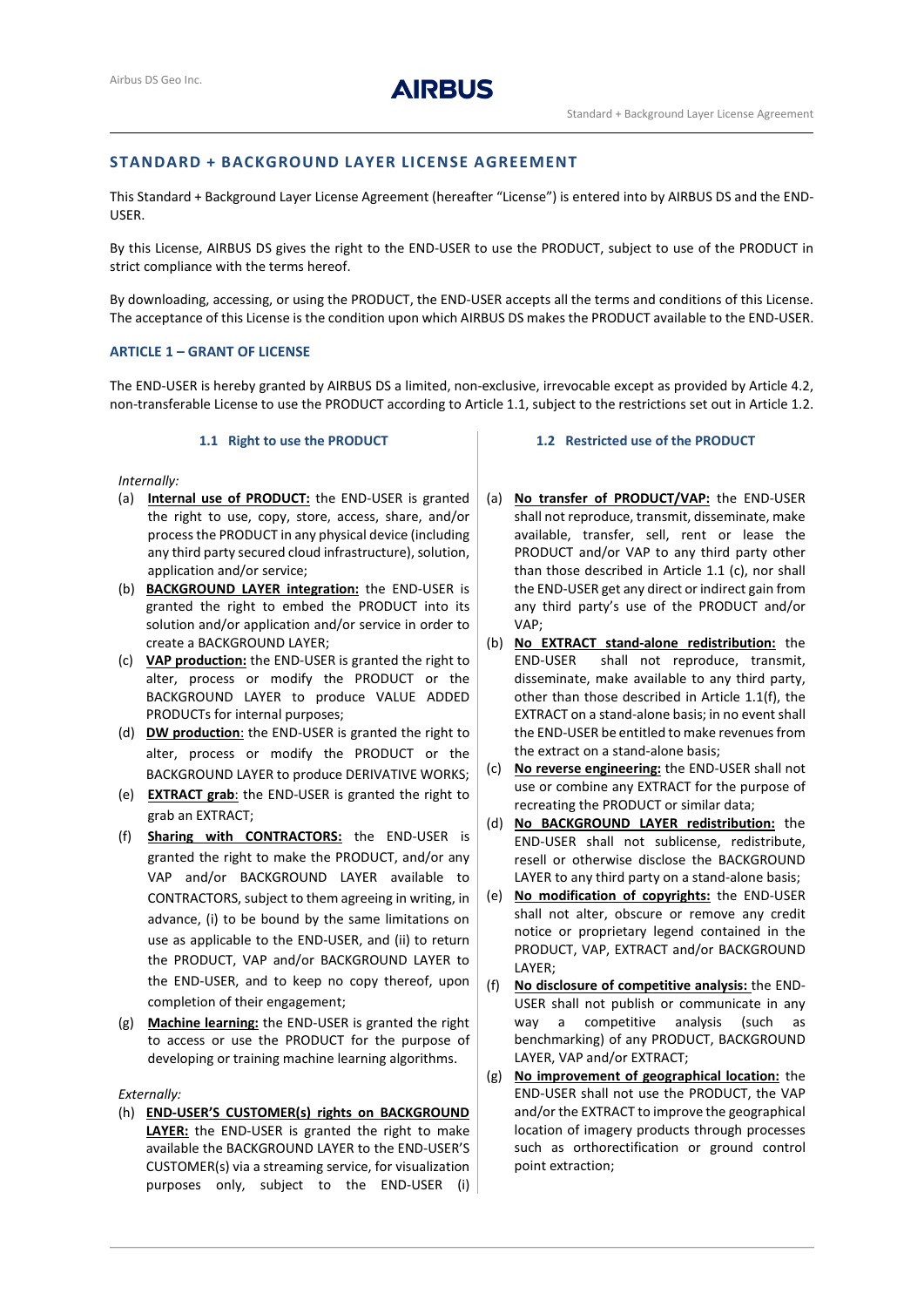guaranteeing that each of END-USER'S CUSTOMER(s) complies with the provisions of the present License, and (ii) indemnifying and holding AIRBUS DS harmless in connection thereto;

- (i) **DW distribution:** the END-USER owns and may freely distribute DERIVATIVE WORKS to third parties;
- (j) **EXTRACT insertion and display:** the END-USER is granted the right to embed EXTRACT(s) into a DW (e.g. inserting into a paper report, .pdf or similar for contextualization/illustration purposes) or display EXTRACT(s) on a public website (e.g. for promotion purposes).
- (h) **No process/downloading for the END-USER'S CUSTOMER(s):** the END-USER shall not make available the BACKGROUND LAYER to the END-USER'S CUSTOMER(s) for processing and/or for download, in whole or in part.

All rights not expressly granted by AIRBUS DS under Article [1.1](#page-0-0) are hereby retained by AIRBUS DS. The END-USER shall not do anything not expressly permitted under Article [1.1.](#page-0-0)

## **ARTICLE 2 – INTELLECTUAL PROPERTY RIGHTS**

#### **2.1 Property of the content and credit attribution**

The data contained in the PRODUCT remain the property of each corresponding entity mentioned in Article 2.2.1. The PRODUCT, VAP, EXTRACT and/or BACKGROUND LAYER, when printed or displayed in accordance with Article [1.1,](#page-0-0) shall include the credits listed in Article 2.2.1 conspicuously displayed.

## **2.2 Intellectual Property Law**

2.2.1 The PRODUCT is protected by the copyright law detailed in the table below and international copyright laws, as applicable.

| <b>PRODUCT</b> | Entity owner                   | Credit attribution                          |
|----------------|--------------------------------|---------------------------------------------|
| SPOT 1 to 5    | d'Études<br>National<br>Centre | "© CNES (year of acquisition), Distribution |
|                | Spatiales (CNES)               | Airbus DS"                                  |
| SPOT 6 and 7   | Airbus DS                      | "© Airbus DS (year of acquisition)"         |
| Pléjades       | d'Études<br>National<br>Centre | "© CNES (year of acquisition), Distribution |
|                | Spatiales (CNES)               | Airbus DS"                                  |
| Pléjades Neo   | Airbus DS                      | "© Airbus DS (year of acquisition)"         |
|                |                                |                                             |
| PlanetSAT      | <b>Planet Observer</b>         | In 3857 projection from zoom 0 to 13 : "©   |
| Global         |                                | PlanetObserver (contains Copernicus data)"  |
|                |                                | In 4326 projection from zoom 0 to 12 : "©   |
|                |                                | PlanetObserver (contains Copernicus data)"  |

2.2.2 The PRODUCT and the satellite imagery data contained therein are further protected by articles L. 341-1 to 343-7 of the French Code of Intellectual Property Law as amended by the statute of 1 July 1998 relative to database copyright, and by similar statutes in European countries that have incorporated EU Directive n° 96/9 of 11 March 1996 on database copyright into their laws.

# **ARTICLE 3 – WARRANTY – LIABILITY**

- <span id="page-1-0"></span>**3.1 Warranty.** AIRBUS DS warrants that it has sufficient ownership rights in the PRODUCT to make it available to the END-USER under the terms of this License.
- **3.2 Disclaimer.** AIRBUS DS does not warrant that the PRODUCT is free of bugs, errors, defects or omissions, and that operation of the PRODUCT will be error-free or uninterrupted or that any issues will be corrected. It does not warrant that the PRODUCT shall meet the END-USER's requirements or expectations, or shall be fit for the END-USER's intended purposes. There are no express or implied warranties of fitness or merchantability given in connection with the use of the PRODUCT or any other warranty. AIRBUS DS disclaims all other warranties or liabilities not expressly provided in Articl[e 3.1.](#page-1-0)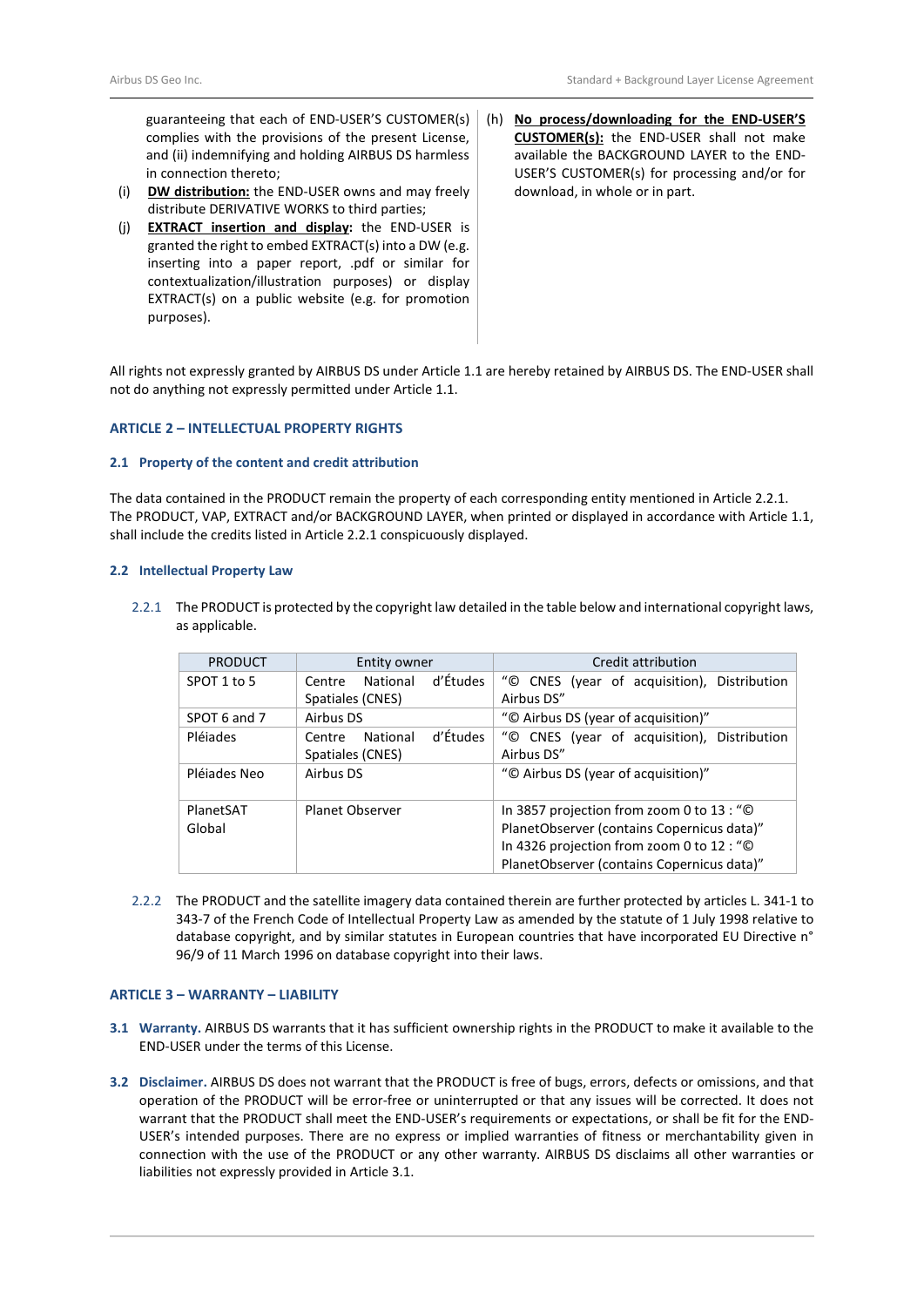**3.3 Liability.** In no event shall AIRBUS DS, nor its licensors, be liable for any claim, damage or loss incurred by the END-USER, including without limitation indirect, compensatory, consequential, incidental, special or punitive damages arising out of the use of or inability to use the PRODUCT, and shall not be subject to legal action in this respect.

The financial cumulative liability of AIRBUS DS and its licensors shall in any case not exceed the fees paid by the END-USER for the PRODUCT(s) giving rise to the claim.

# **ARTICLE 4 – TERM AND TERMINATION**

- **4.1 License term.** This License is perpetual, unless terminated pursuant to Article 4.2, or as otherwise specified as part of the agreement or subscription to which this License belongs.
- **4.2 Termination for END-USER's breach of License.** AIRBUS DS may, in addition to all other remedies to which it may be entitled under this License or by law, terminate this License by notice in writing if the END-USER breaches any of its provisions. The END-USER shall have no claim to any kind of indemnity in this case. Upon termination of this License for breach by the END-USER'S CUSTOMER, the END-USER shall permanently delete the PRODUCT(s) and VAP(s) from all devices, destroy any copies on disk, and cease displaying any EXTRACT. Within 10 days following termination, the END-USER shall certify to AIRBUS DS in writing that all copies of all PRODUCT(s), VAP(s) and EXTRACT(s) have been destroyed.

## **ARTICLE 5 – GOVERNING LAW AND JURISDICTION**

This License is governed by the laws of the Commonwealth of Virginia. All disputes shall be referred to the courts of Virginia.

#### **ARTICLE 6 – GENERAL TERMS**

- **6.1 Assignment**. The END-USER shall not transfer part or all of this License.
- **6.2 Severability**. In the event that any provision of this License is declared invalid or unenforceable, the remaining provisions shall continue to apply.

## **ARTICLE 7 – DEFINITIONS**

**"AIRBUS DS":** means Airbus DS Geo Inc.

**"BACKGROUND LAYER":** means the END-USER's service (for example solution, application etc.) in which PRODUCT is embedded in a dynamic form (zoom and pan), with the credit set forth in Article 2.2.1 conspicuously displayed. The BACKGROUND LAYER shall protect PRODUCT in order to prevent any:

- extraction or reconstruction of PRODUCT; or
- any creation of a data set substantially similar to PRODUCT.

"**CONTRACTOR**"**:** means an individual contracted by the END-USER, either directly or through a consulting company or other entity, to provide services on behalf of or for the benefit of the END-USER.

"**DERIVATIVE WORKS**" or **"DW":** means any derivative of the PRODUCT developed by the END-USER which does not contain any imagery data from the PRODUCT and is irreversible and uncoupled from the PRODUCT. By express exception, any Digital Elevation Model or Digital Terrain Model derived in any form whatsoever from a PRODUCT shall never be considered as DERIVATIVE WORKS.

"**END-USER**"**:** means the person, the legal commercial business entity, or the government agency, which has accepted this License to be supplied with the PRODUCT. A legal commercial business entity includes its possible offices and branches in its country of residence. Except upon AIRBUS DS' prior agreement in writing, a government entity is limited to the entity located at the address where the PRODUCT is supplied.

**"END-USER'S CUSTOMER(s)":** means the customers of the END-USER which are granted a sub-license by the END-USER in order to visualize the BACKGROUND LAYER, according to Article 1.1 (h).